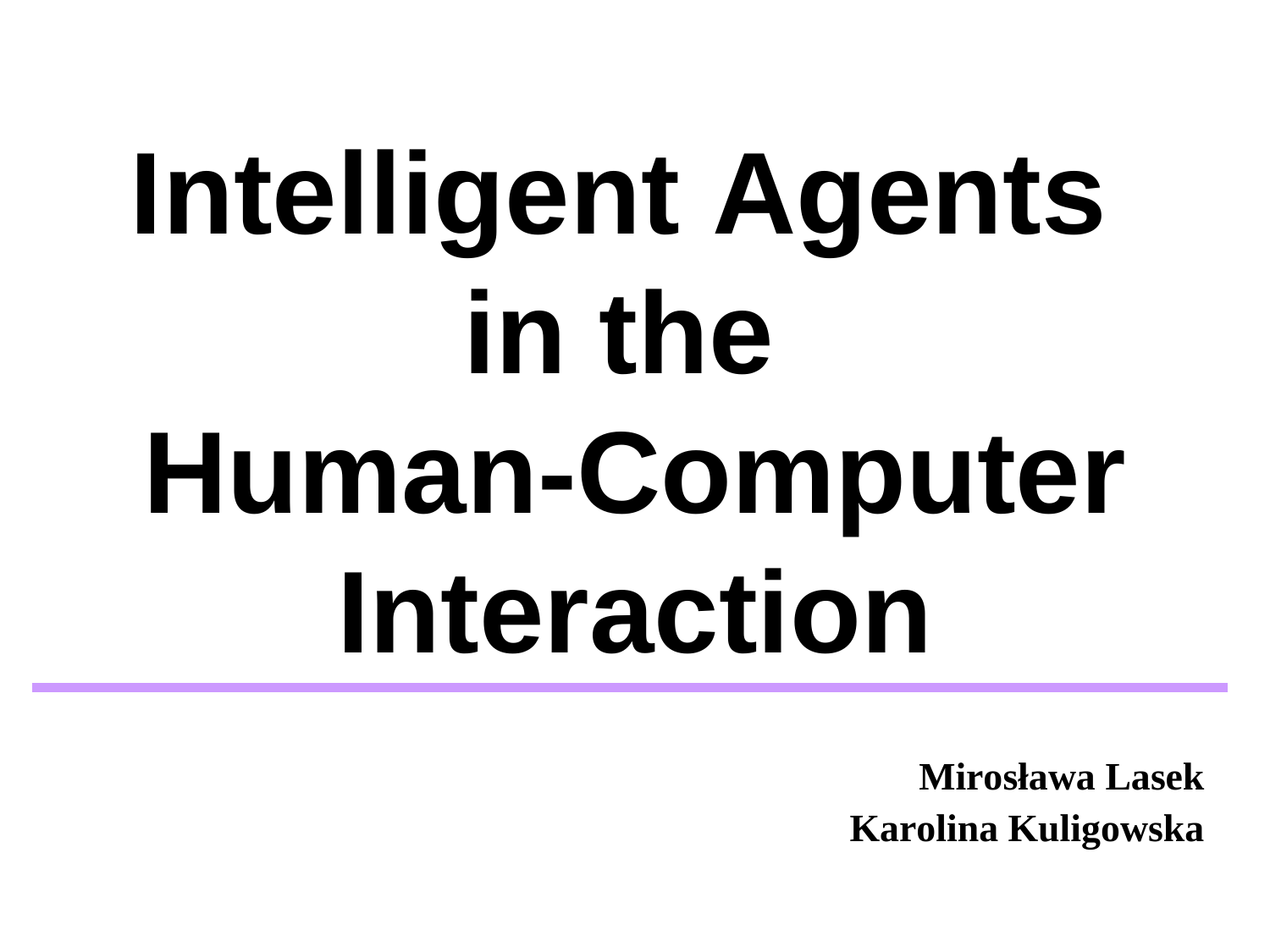### **Agenda**

### **Introduction**

- **Foundations of intelligent software agents**
- **HCI and intelligent agents' features**
- **Intelligent agents in e-commerce applications**
- **Advantages and drawbacks of intelligent agent applications in the HCI context**
- **Measurable profit and the future of virtual assistants**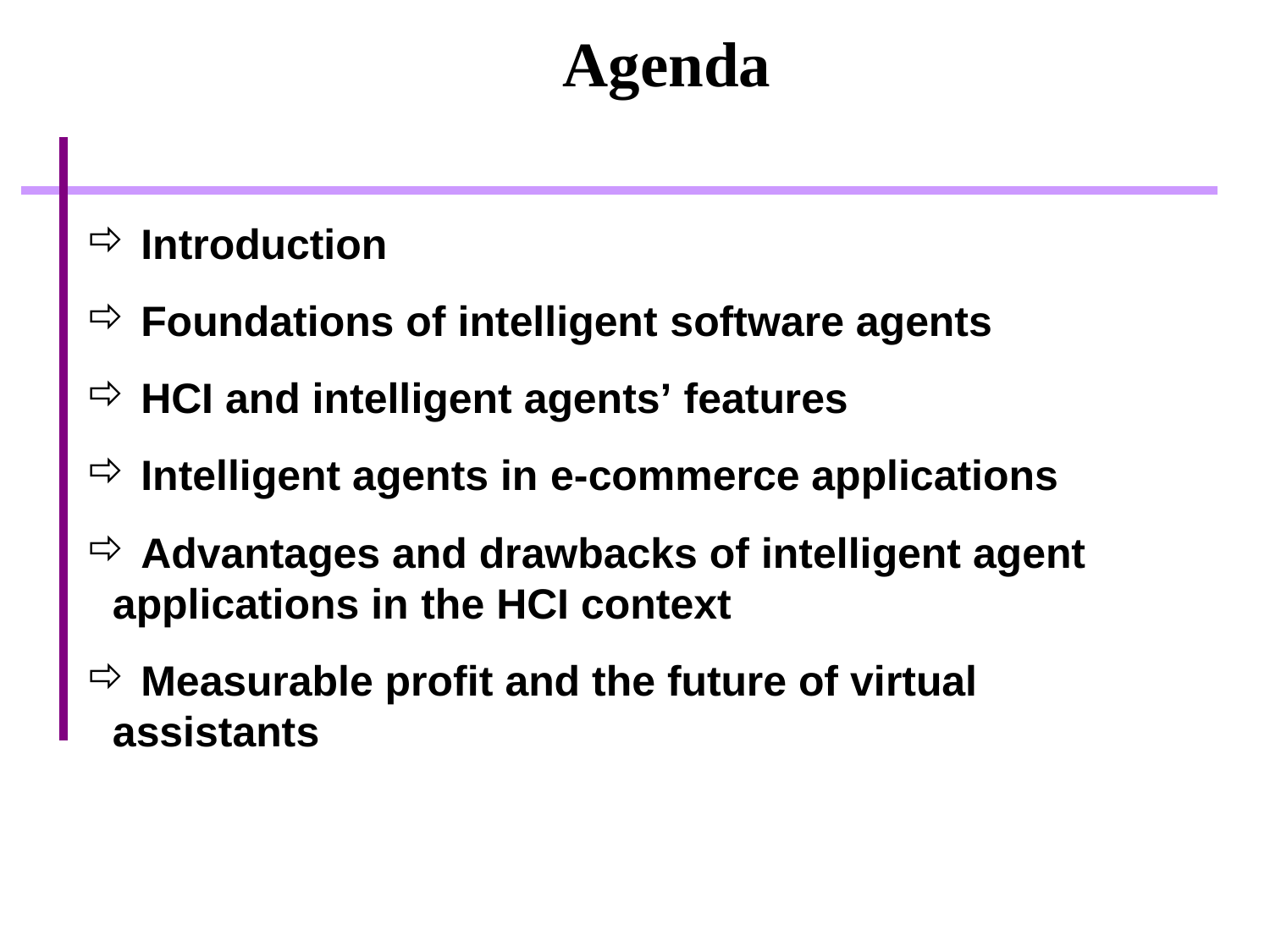### **Introduction**

- Basic idea: simplify use of programs and render computing more efficient
- Later conception: "make an agent think"
- $ELIZA -$  "ancestor" of all agents, 1966 r.
- ELIZA is available on many websites, for example:

http://www-ai.ijs.si/eliza/eliza.html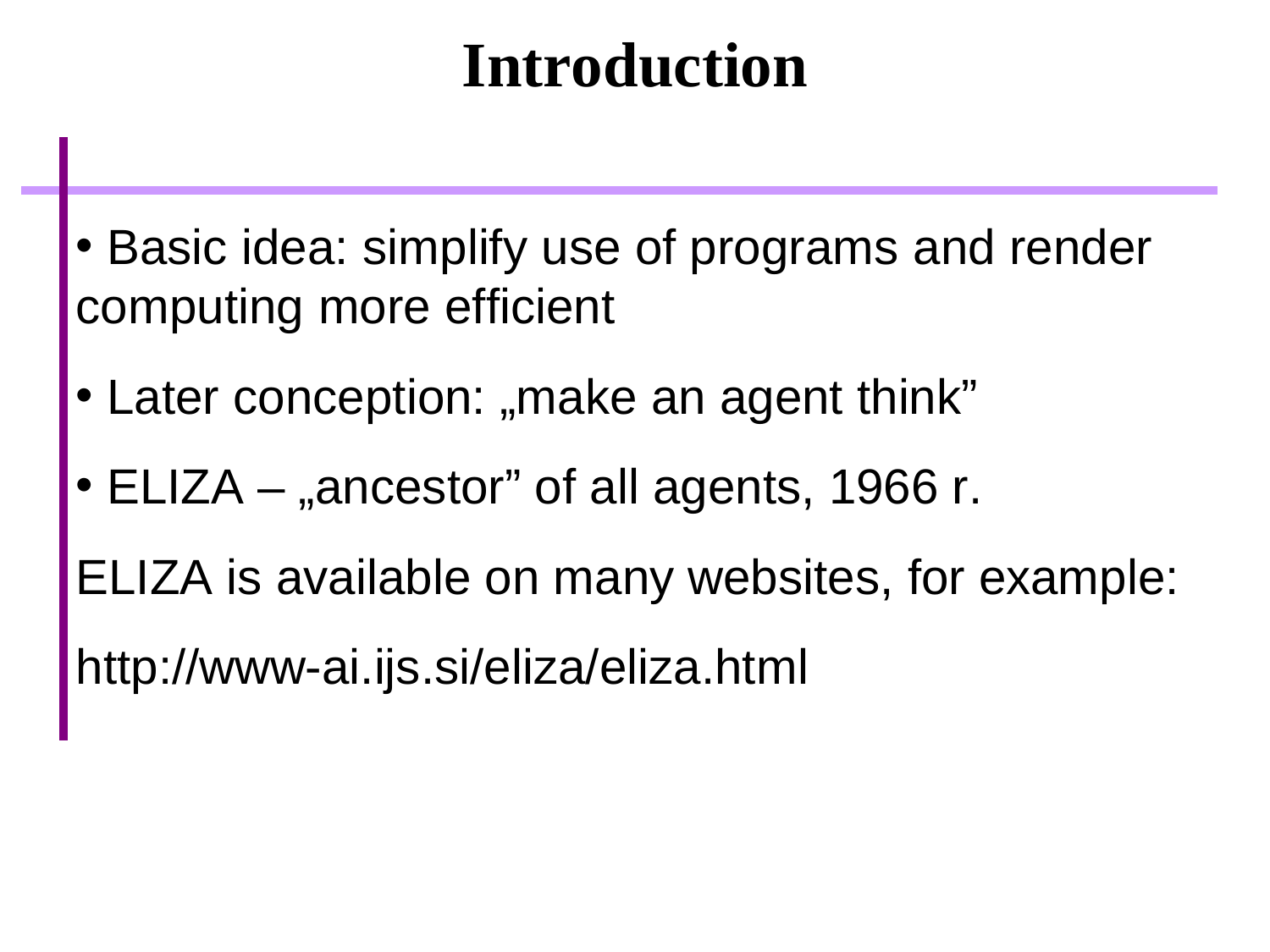### **Foundations of intelligent software agents**

•Intelligent agents help users fulfil specified goals. In order to act autonomously, without human intervention, agents have to communicate with users to learn of their preferences and needs.

•Development of science and technology led to inclusion of artificial intelligence architectures in agent constructions. This resulted also into calling them "intelligent".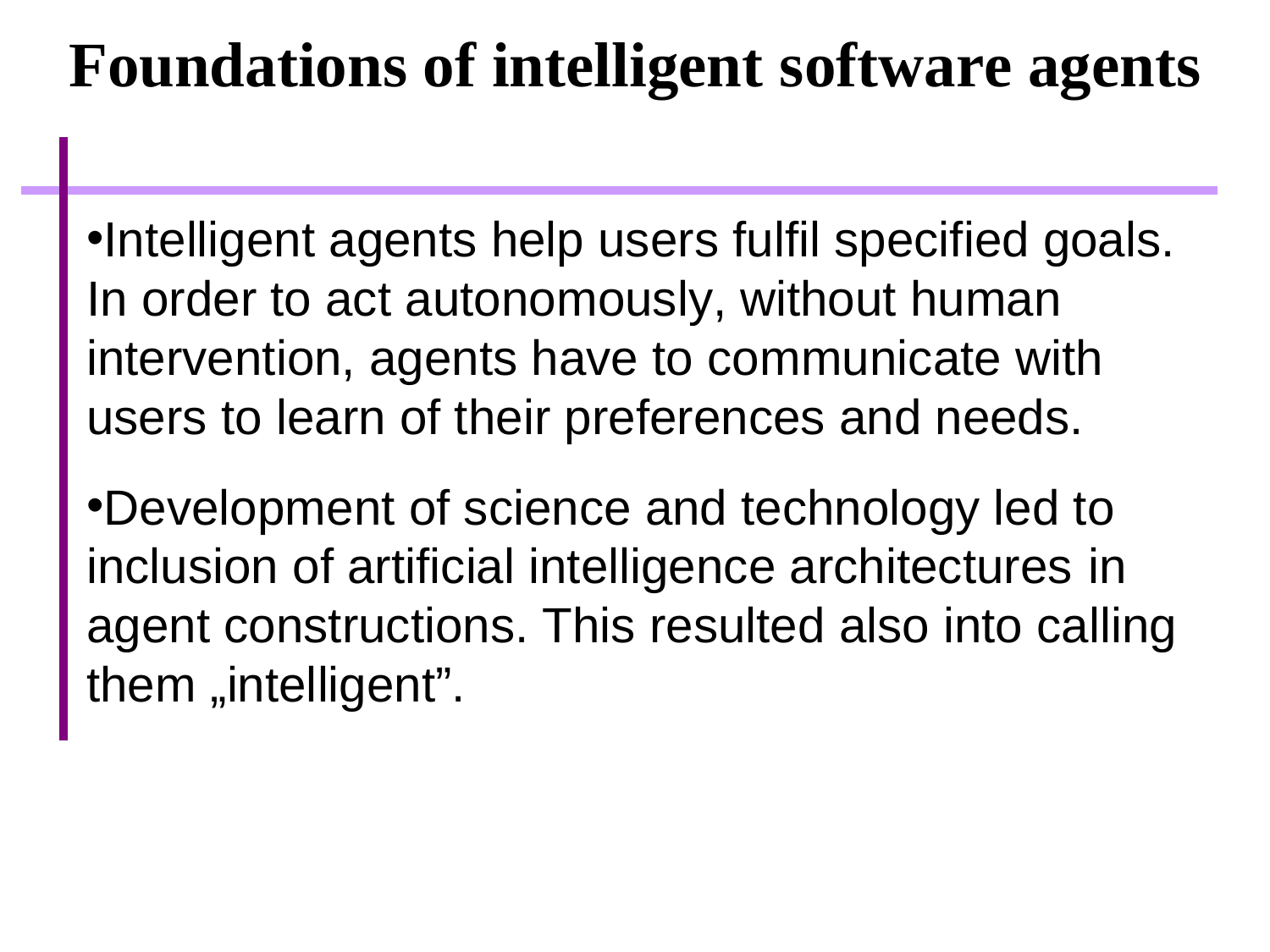### **Intelligent agents today**

Intelligent agents apear more and more often in an everyday life, because they are no longer "narrow-minded" creatures that appear in desktop environment:

- they are able to process data flow and manage data information
- they intermediate in electronic commerce
- they contribute to get customer loyalty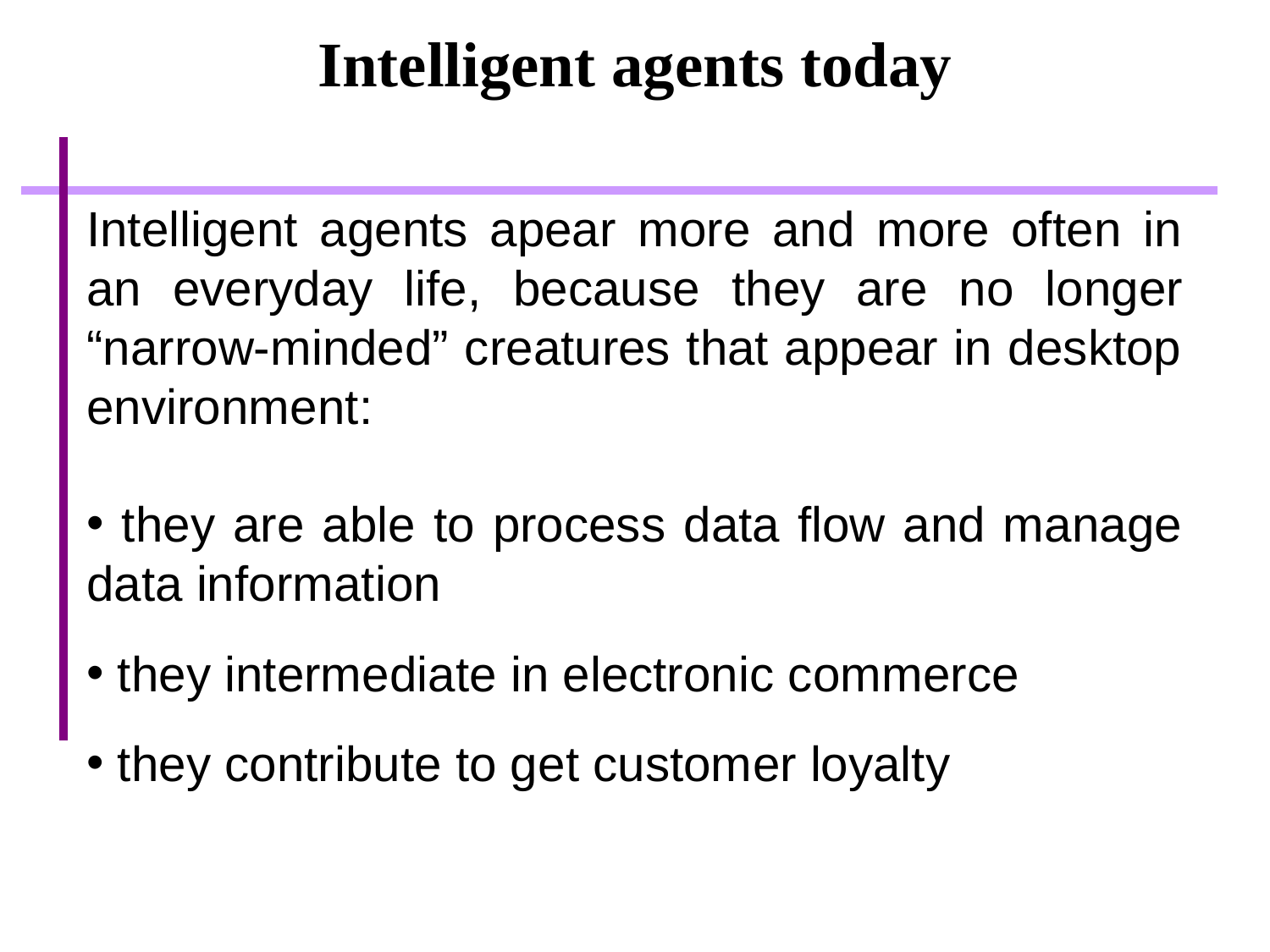### **HCI and intelligent agents' features**

Intelligent agent is a computer system situated in some environment that is capable of flexible autonomous action in this environment in order to meet its design objectives.

HCI attempts to ensure successful interaction between humans and machines by determining the most efficient way of presenting information to the user on a screen.

Agent technology, based on autonomous intelligent agents, is technology that promises to improve human factors in information systems. This technology seems to be very promising in overcoming several user-interface problems.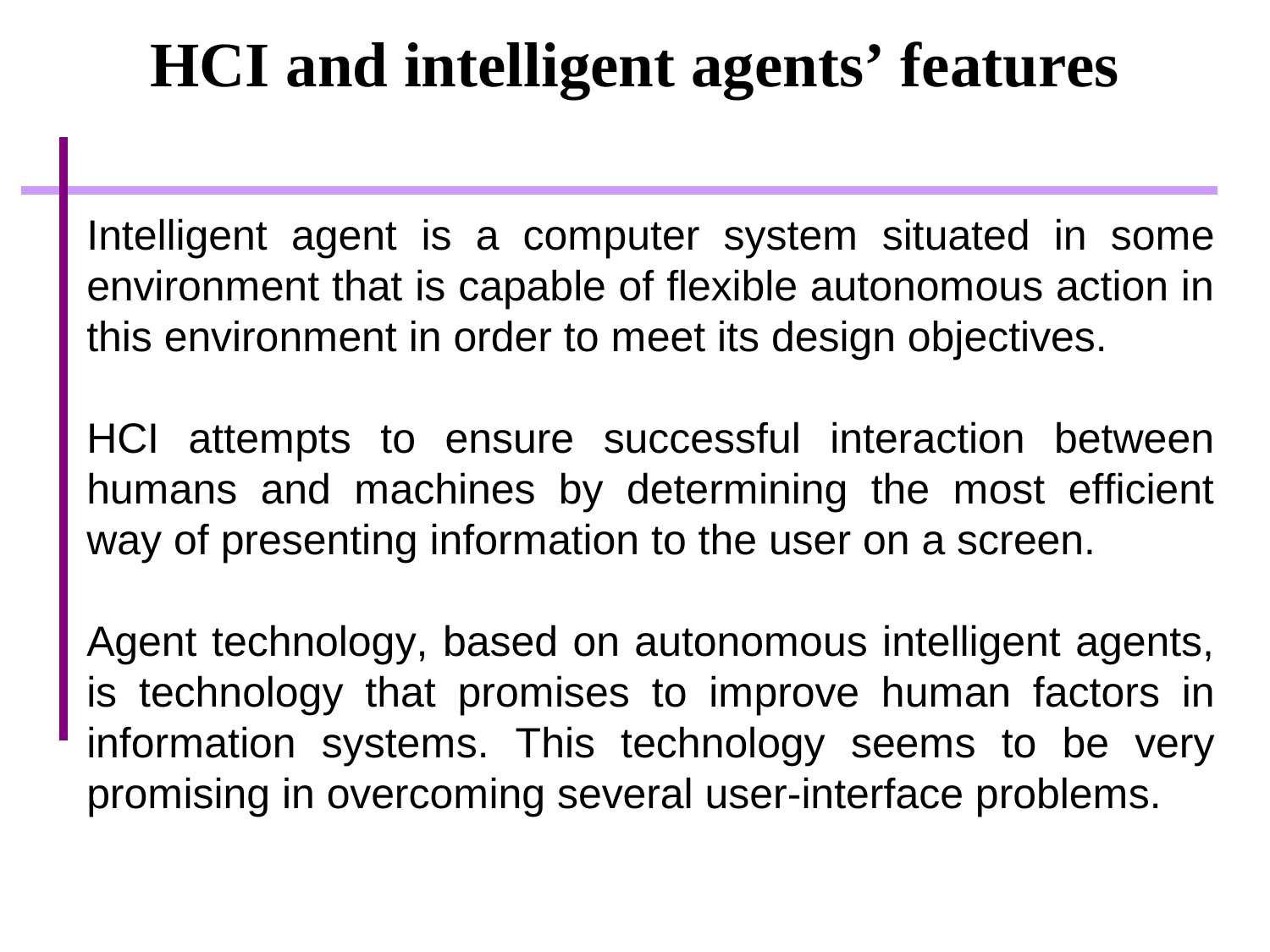### **Intelligent agents in e-commerce applications**

Internet is an environment where act many agent-based intelligent applications:

- 1. Shopping agents
- 2. Selling agents
- 3. Marketing agents
- 4. Virtual assistants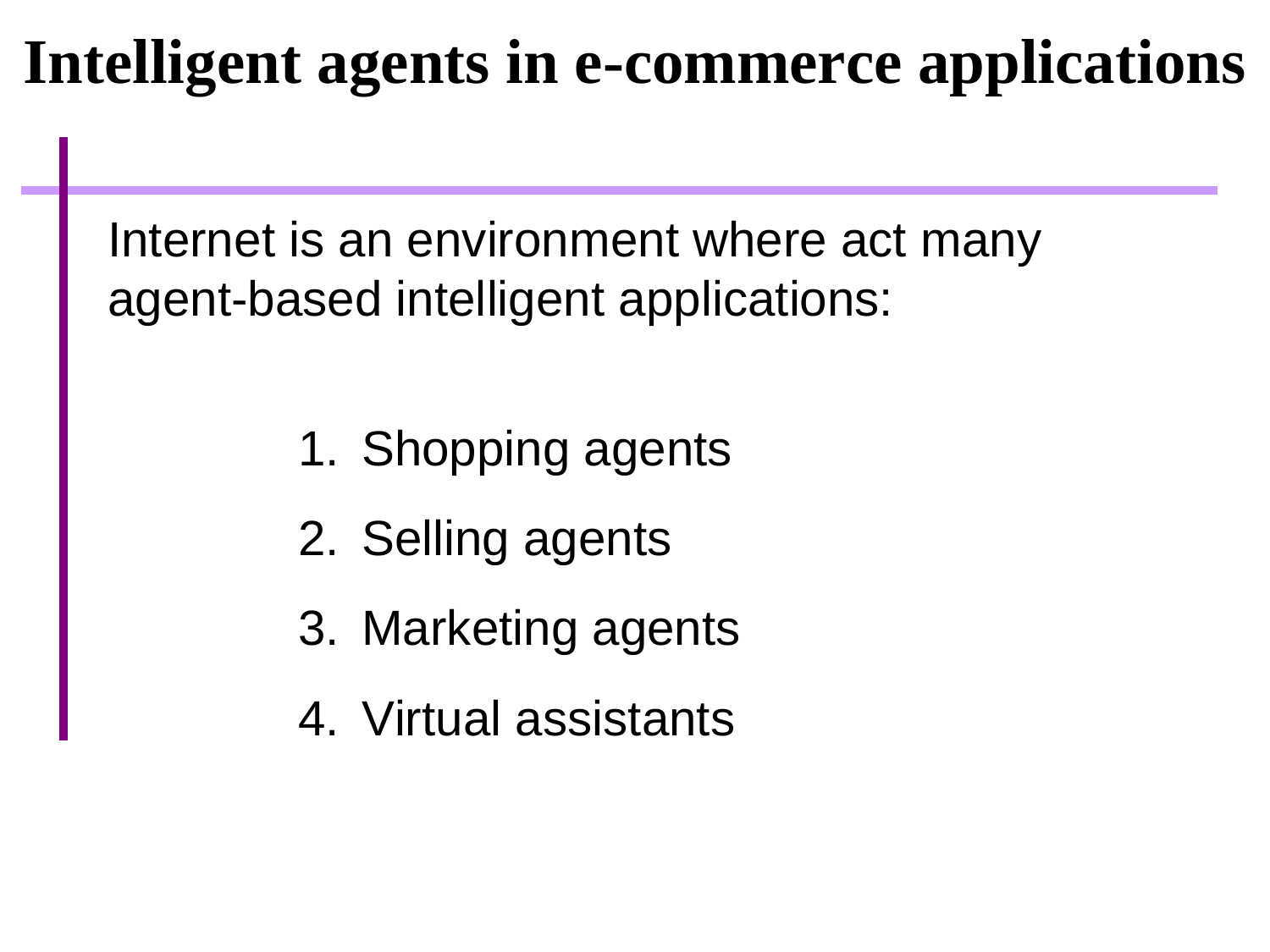### **Use of virtual assistants**

The range of virtual assistants' application is very wide:

- •e-commerce
- •consulting
- •public relations
- •e-marketing
- •education and entertainment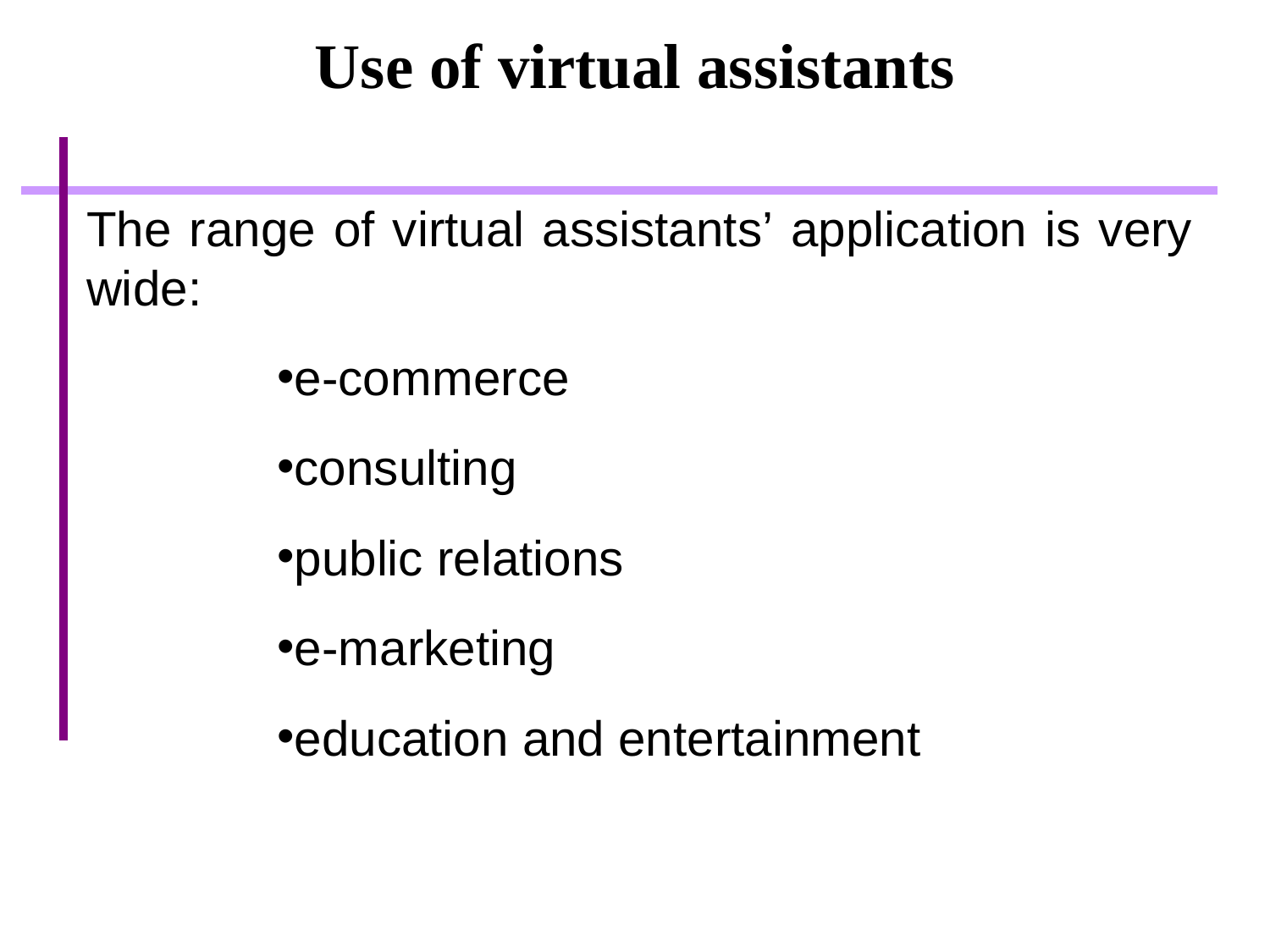### **Virtual assistants in use**

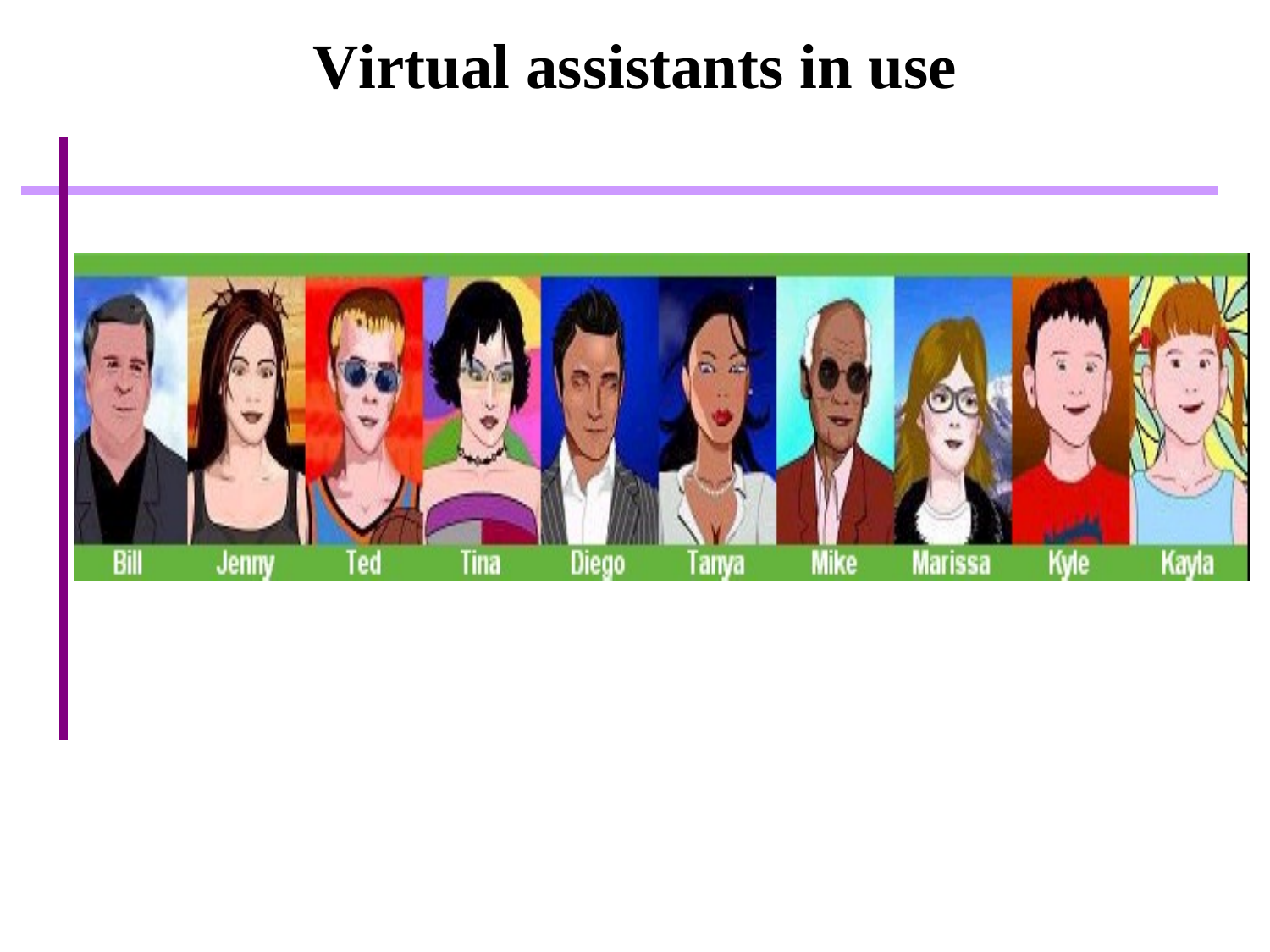### **Jochen Keller** - recruits potential workers of German SAP



#### http://www.sap.com/germany/aboutSAP/jobs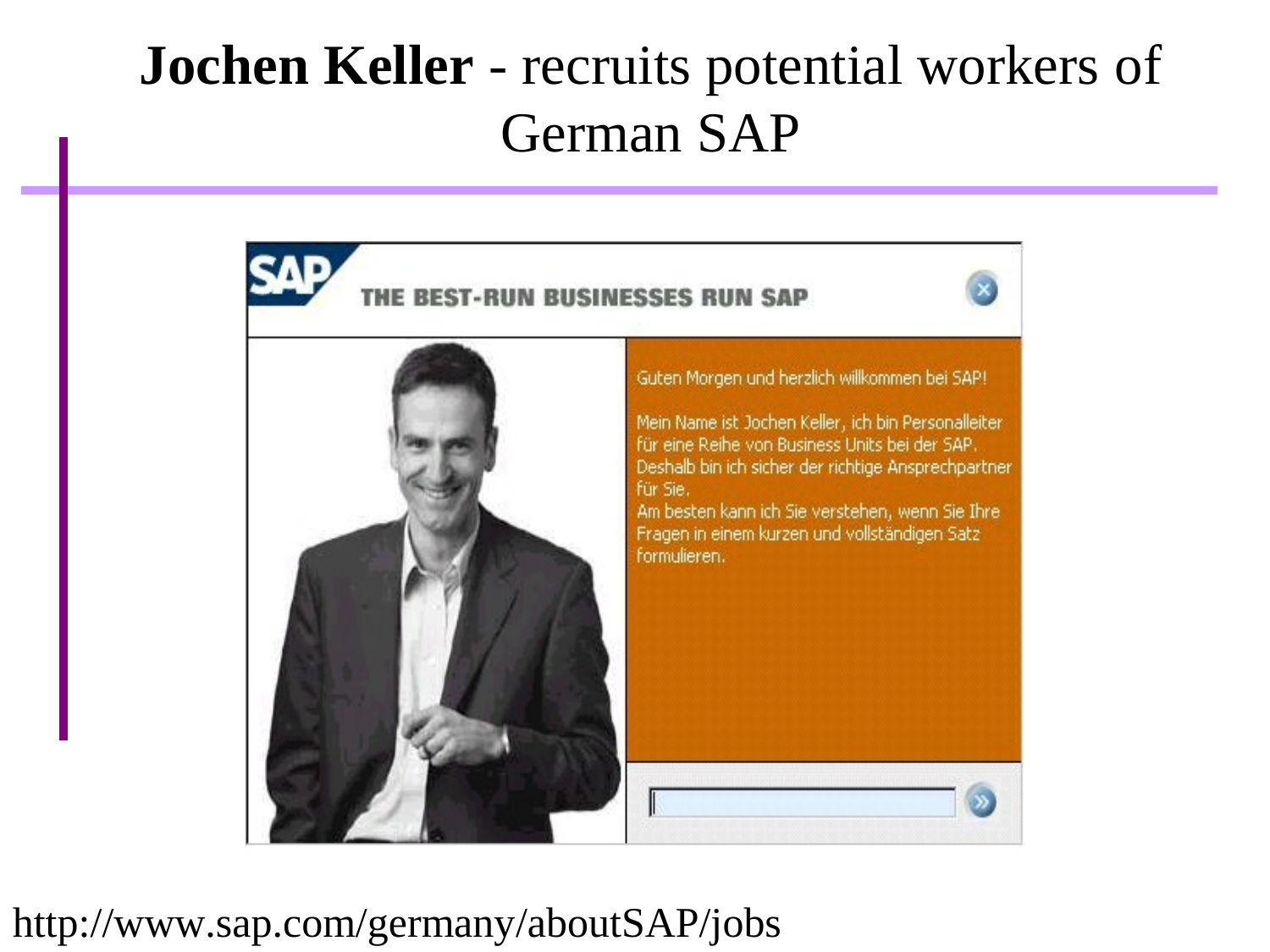### **Sara** – assists clients on a Spanish insurance website



**Sara** informs on different types of health insurances and other available services.

#### http://www.dkvseguros.com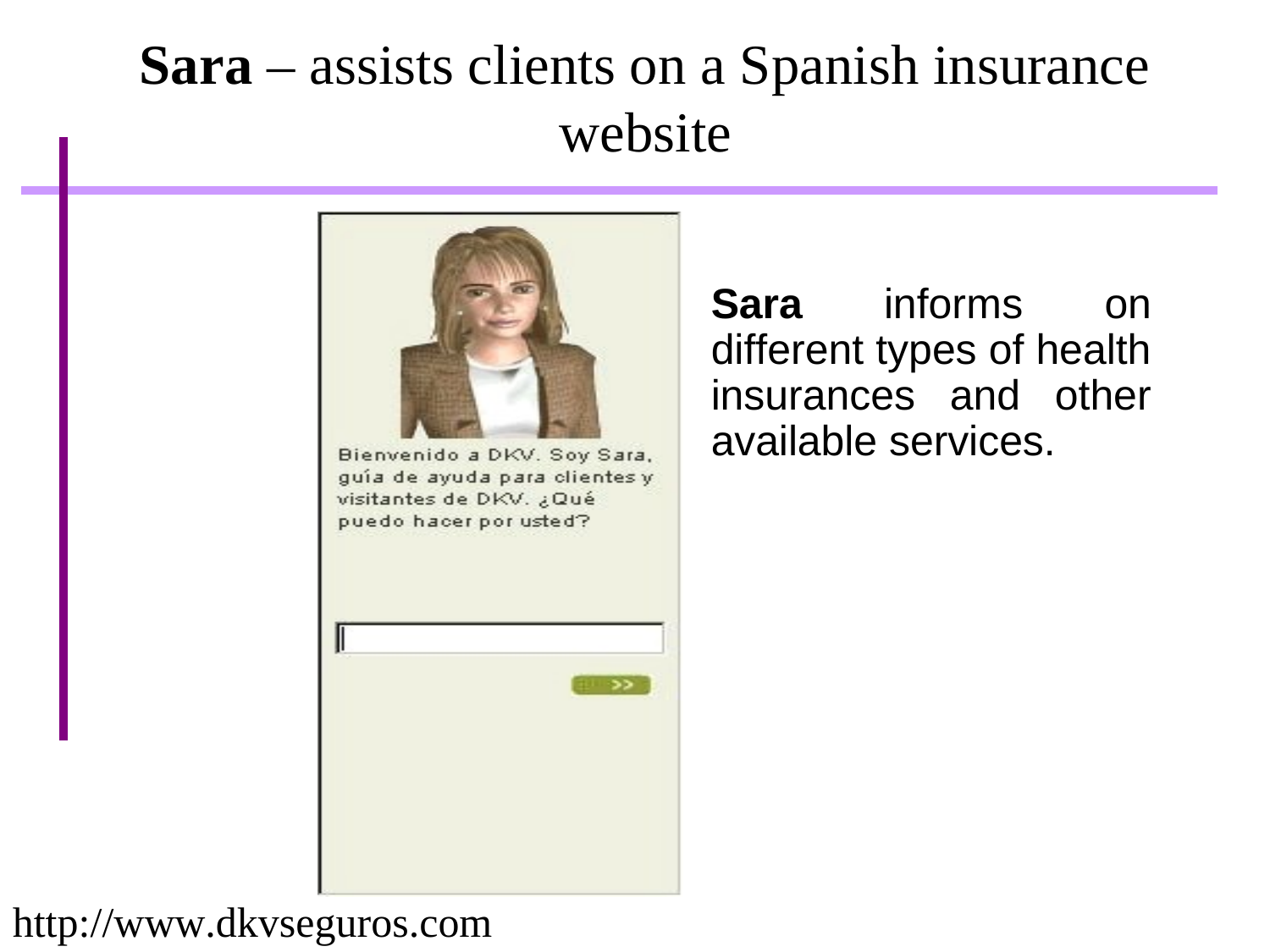### **Wolfgang Schuhmacher** – an assistant in a German Ministry of Education



#### **Wolfgang**

teaches graduates how to create a businessplan and found their own enterprise. He explanes the rules of market analysis and the firm management.

#### http://jug.internet-simulation.com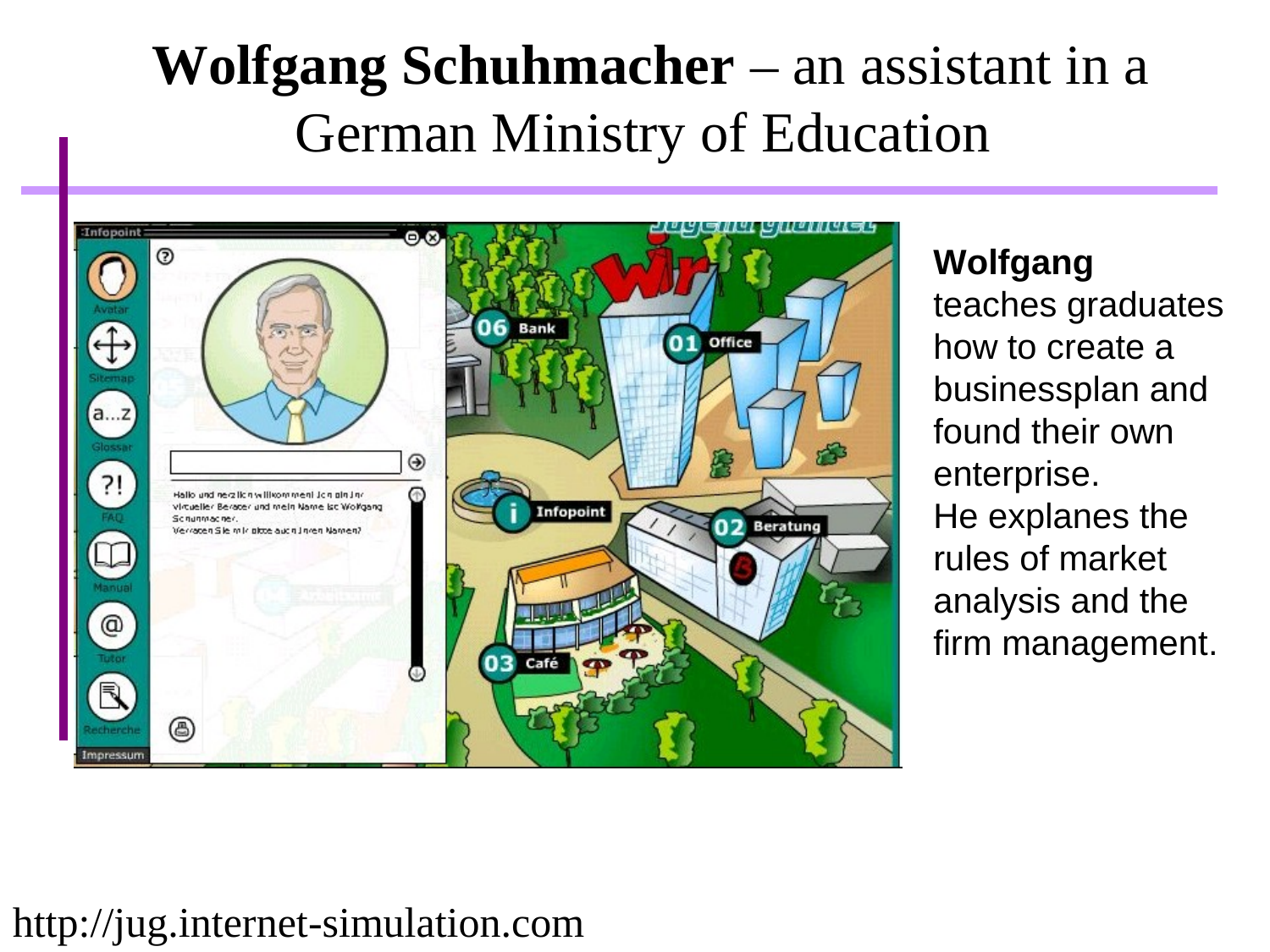### **Erik Expert** – consultant in a Zurich Group maklerweb

| <b>ZURICH</b>                |                                                                                     |  |  |                                         | Willkommen im Maklerweb der Zürich Gruppe                                   |                       |  |
|------------------------------|-------------------------------------------------------------------------------------|--|--|-----------------------------------------|-----------------------------------------------------------------------------|-----------------------|--|
| Home                         | Produkte                                                                            |  |  |                                         | Tarifierung   Vertrag und Schaden   Vertriebsservice   Materialien   Stando |                       |  |
| <del>v</del> Hilfe           | Hilfe                                                                               |  |  |                                         |                                                                             |                       |  |
| Online-Anmeldung             |                                                                                     |  |  |                                         |                                                                             |                       |  |
| Mail an Erik Expert          | Gestatten, mein Name ist Erik Expert, ich bin der virtuelle Helfer<br>im Maklerweb! |  |  |                                         |                                                                             |                       |  |
| System-<br>voraussetzung     |                                                                                     |  |  |                                         |                                                                             |                       |  |
| Umgang mit PDF-<br>Dateien   |                                                                                     |  |  |                                         | Sind Sie bereits für das Maklerweb                                          |                       |  |
| Ansicht animierter<br>Seiten |                                                                                     |  |  |                                         | angemeldet, und möchten Sie mehr über<br>unseren Auftritt erfahren?         |                       |  |
| Hinweise zur<br>Sicherheit   |                                                                                     |  |  |                                         | Dann steht unserer interaktiven                                             |                       |  |
|                              |                                                                                     |  |  |                                         | Unterhaltung nichts im Weg!                                                 |                       |  |
|                              |                                                                                     |  |  |                                         |                                                                             | Fragen an Erik Expert |  |
|                              | Sollten Sie noch nicht für das Maklerweb-                                           |  |  |                                         |                                                                             |                       |  |
|                              |                                                                                     |  |  | registriert sein, gelangen Sie hier zur |                                                                             |                       |  |
|                              |                                                                                     |  |  | Anmeldung.                              |                                                                             |                       |  |
|                              |                                                                                     |  |  |                                         |                                                                             | Online Anmeldung      |  |

#### https://www.maklerweb.de/public/FO/index.html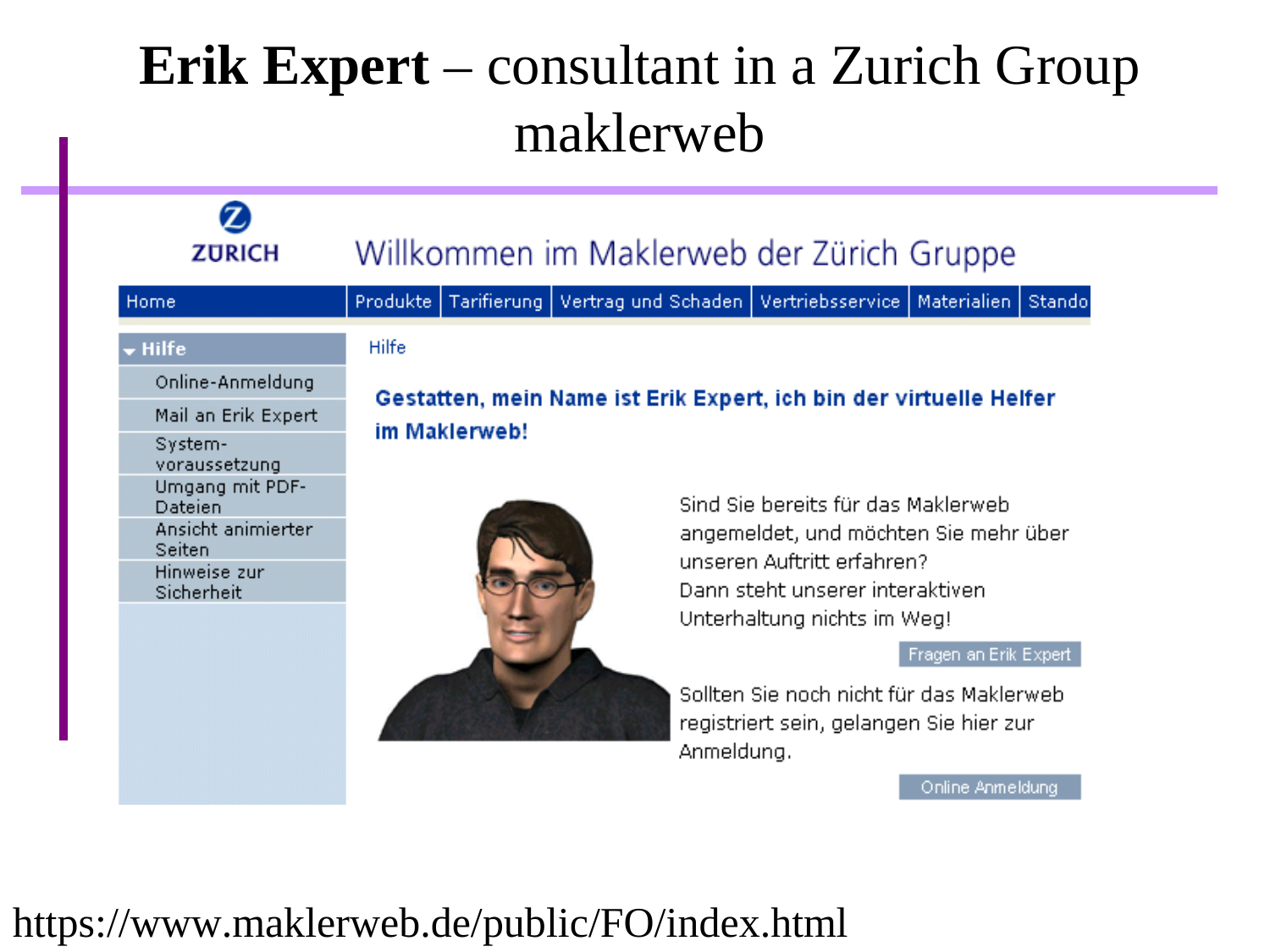### **Polish virtual assistants**

In spite of the popularity of hundreds of virtual representatives on foreign Web sites, Polish virtual assistants' world is represented by **only six** personalities, three of them being demonstrative ones.

> **Adam** (Ster-Projekt, 2003 r.) **Tytus** (EGB Investments, 2004 r.) **Hubert** (Ergo Hestia, 2005 r.)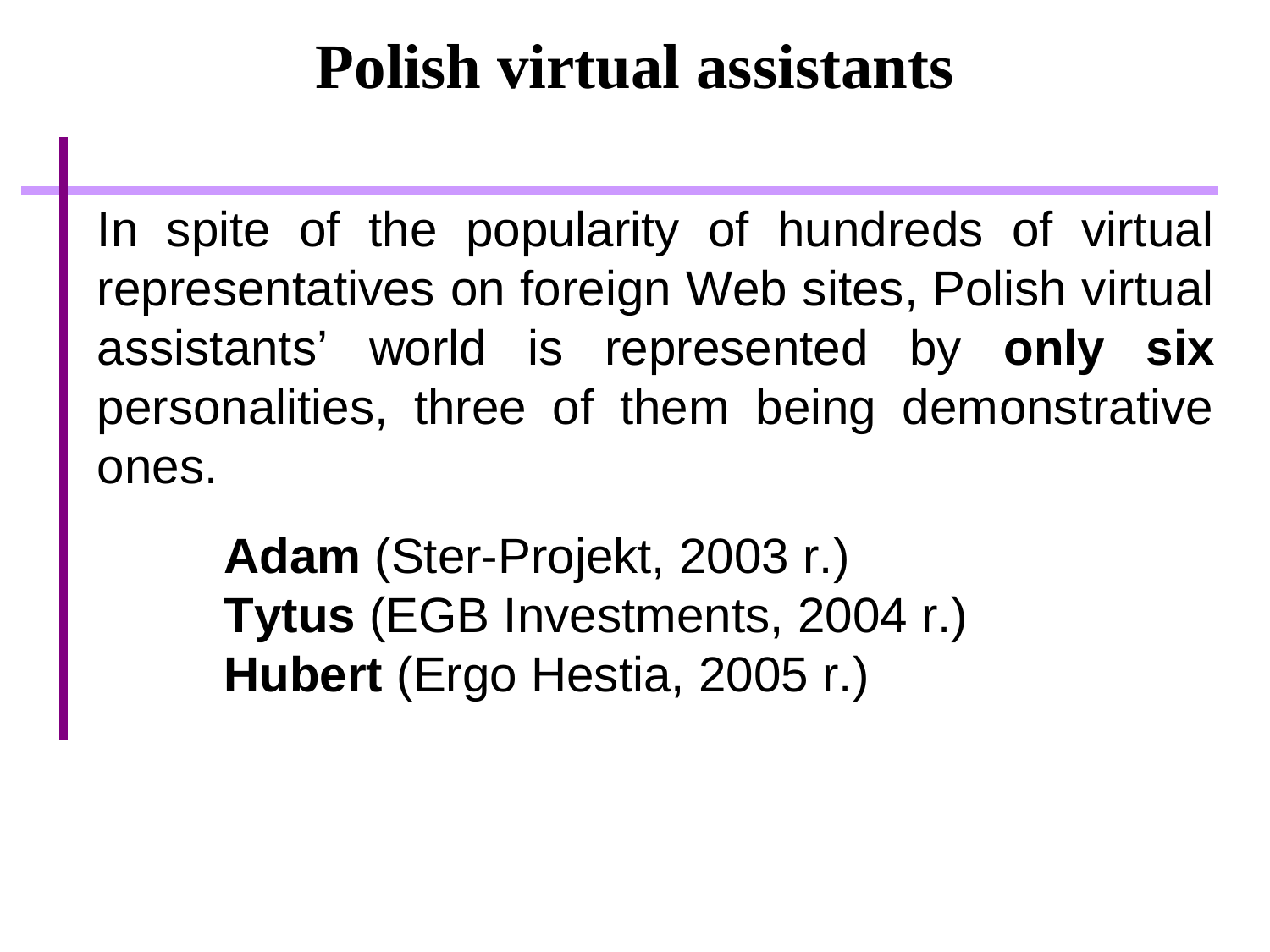### **Virtual assistants of Fido Interactive**



Cześć! Czy pozwolisz, że na wstępie zapytam Cię, skąd o mnie wiesz?

A demonstrative assistant **Fido** advertises services of his employer - a firm that implements virtual assistants.

> **Adam** – specialist in an electronic signature field.



Podpis elektroniczny jest to narzędzie pozwalające na jednoznaczną identyfikację osoby przesyłającej wiadomość przy wykorzystaniu środków elektronicznych. Wiadomością tą może być zarówno zwykła korespondencja, jak i zlecenie bankowe, umowa, a także inne materiały, np. multimedialne obrazy lub muzyka. A jeżeli tego jeszcze nie wiesz, chętnie wyjaśnię Ci jak działa podpis elektroniczny. Mam mówić?

http://www.fido.pl http://www.sterprojekt.com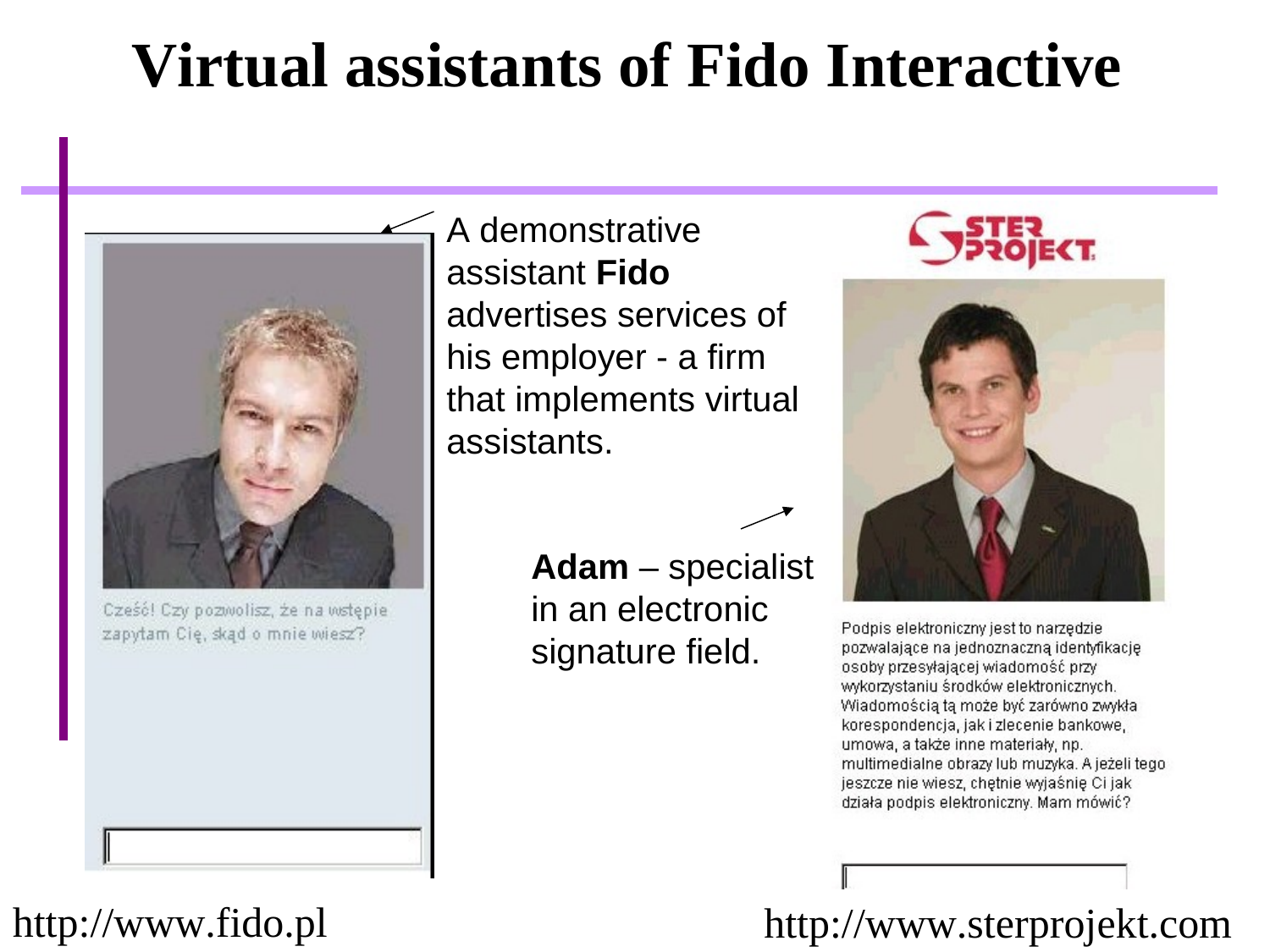### **Virtual assistants of Sztuczna Inteligencja**

sztucznainteligencja.pl



Witam. Mam na imię Joanna. Moim zadaniem jest przeprowadzenie z Tobą ankiety na temat botów. Nie będę analizować Twoich wypowiedzi, ale zrobisz mi wielka przyjemność odpowiadając na moje pytania, Zgoda?

Assistant Joanna –conducts surveys on other virtual assistants.

> Tytus informs users about debts and vindications. He is employed by EGB Investments, leader on a domestic receivable market.





Witam. Jestem Tytus. Mam nadzieję, że będzie nam się dobrze rozmawiało. Jak masz na imie?

#### http://www.sztucznainteligencja.pl

#### http://www.egb.pl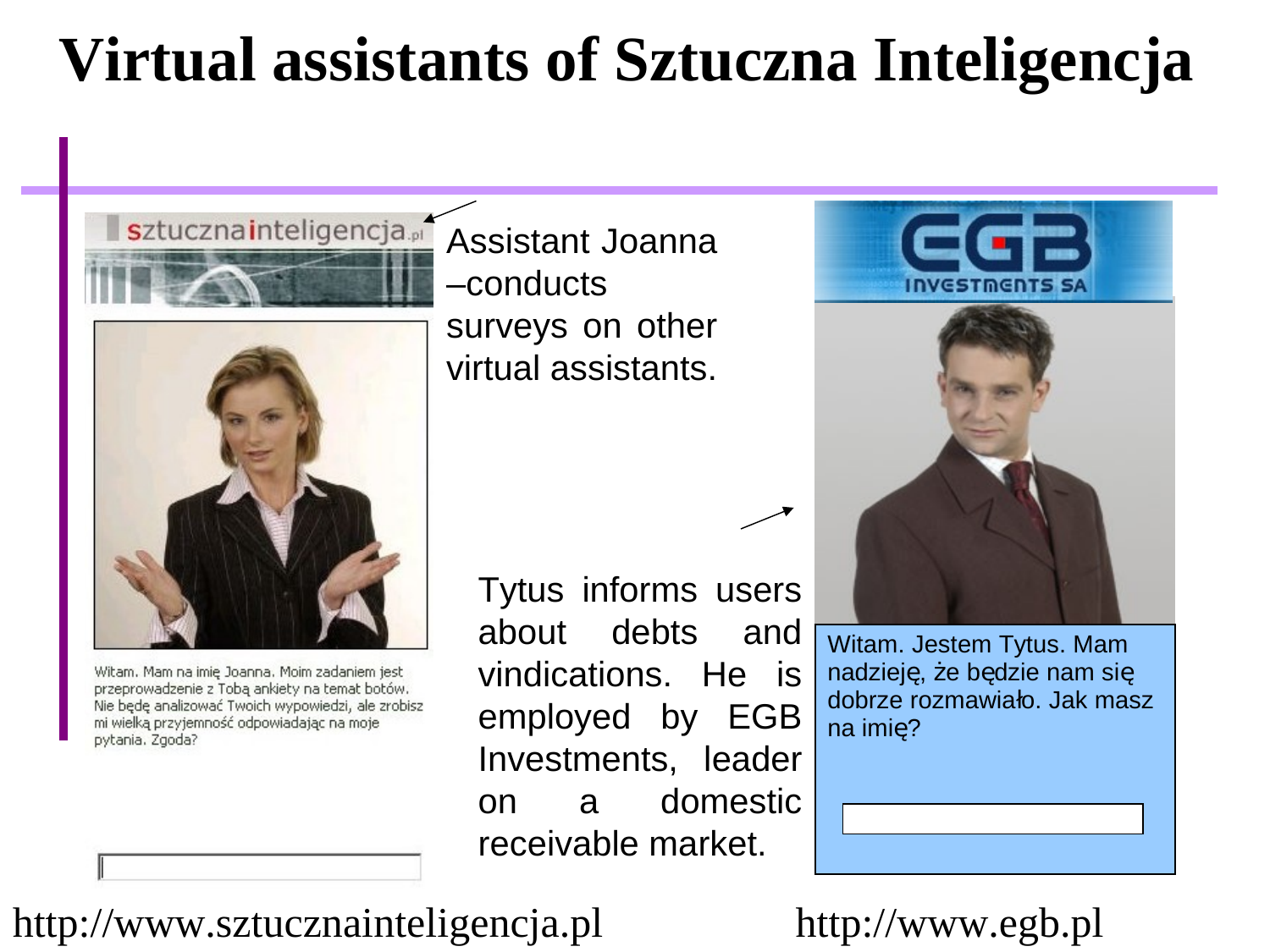## **The newest Fido Interactive virtual assistant (January 2005)**



Witaj! Nazywam się Hubert i jestem doradcą klientów Grupy Ergo Hestia w zakresie likwidacji szkód. Chętnie udzielę Ci informacji na temat zgłoszenia szkody oraz procesu jej likwidacji i odpowiem na pytania z nim związane. W czym mogę Ci pomóc?

**Hubert** - a specialist on damage liquidation procedures in Ergo Hestia Group.

As an insurance specialist, he informs his interlocutors on damage liquidation procedures and explains professional notions concerning insurance market. He knows actual share price of his employer and basic exchange indexes.

http://www.hestia.pl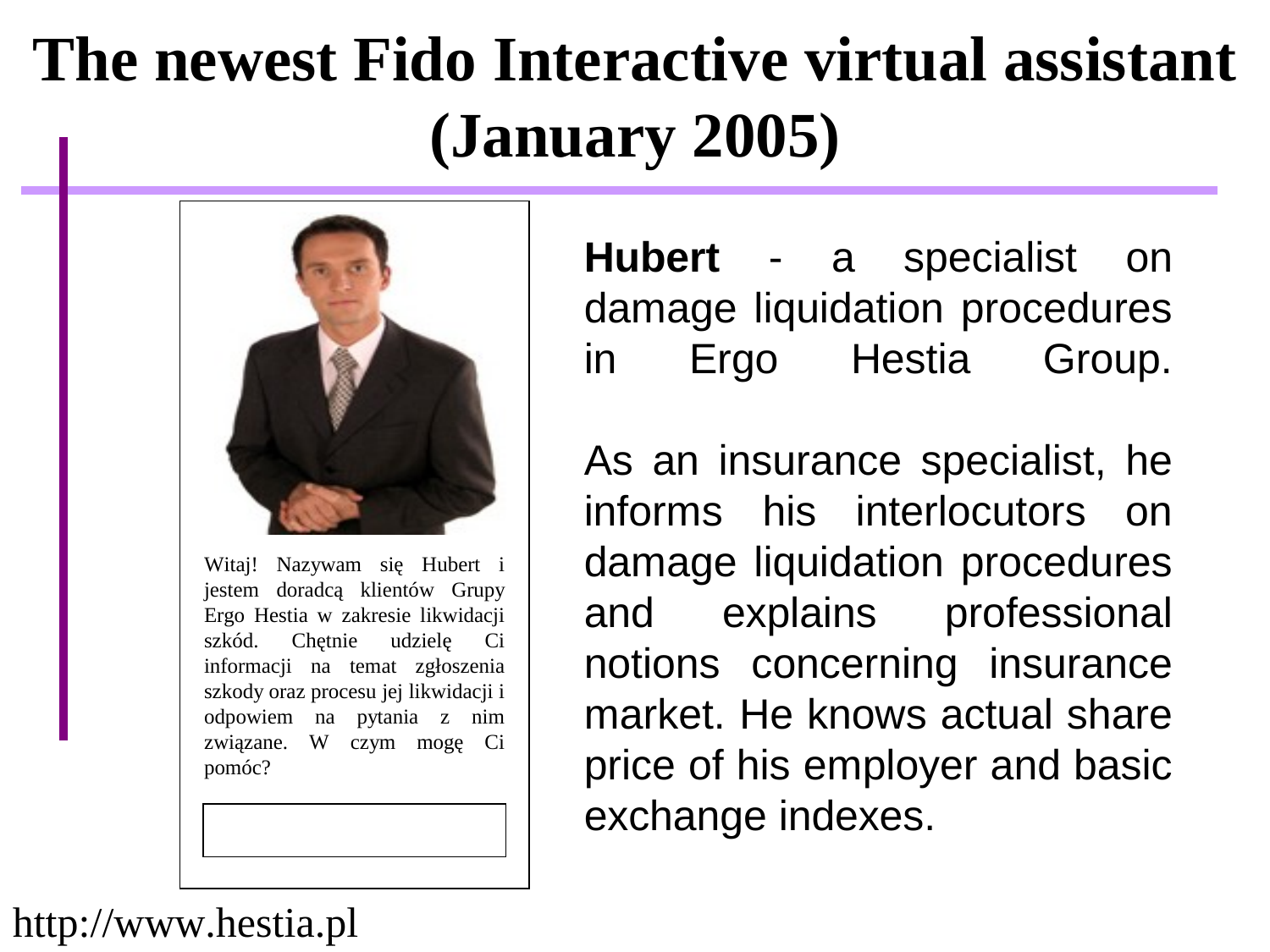### **Advantages and drawbacks of intelligent agent applications in the HCI context**

Many potential customers quit the websites because:

- 1. search engine is inefficient and doesn't provide the information needed,
- 2. FAQ lists and help documents are uncomplete or misleading,
- 3. there is no on-line real time support, neither automatic nor human-like,
- 4. process of filling in an on-line formular or doing an online registration are often complicated, lengthy and tiring.

Virtual assistants seem to be a "technological cure" for those difficulties.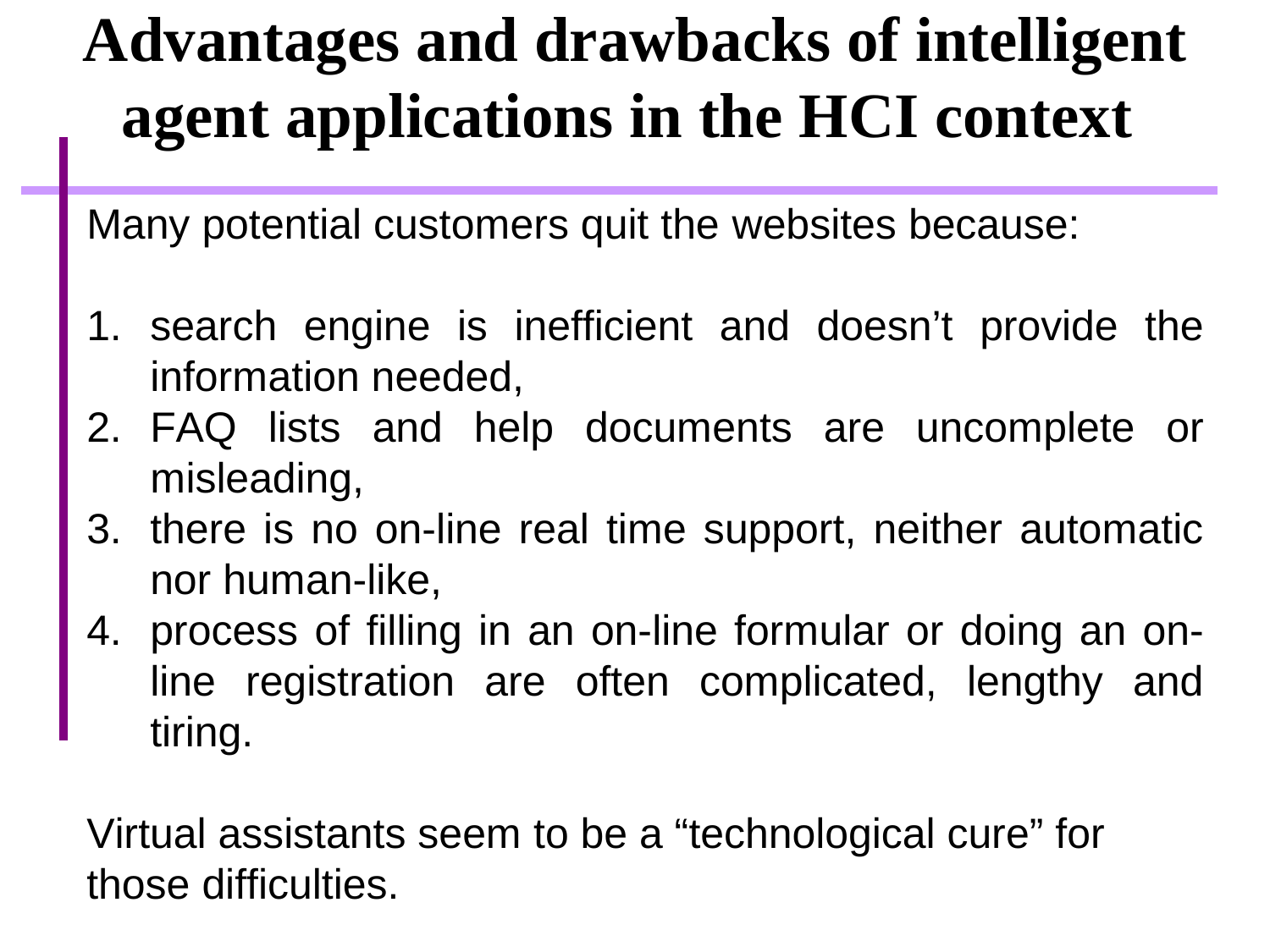### **Advantages of intelligent agent applications in the HCI context**

Virtual assistants serve as polyvalent Internet tool:

- they gather and compute information and communicate with potential customers in a form of dialog
- they provide a user 24 hour asssitance on a website
- they autonomously accomplish many e-commerce related tasks, cause an increase in website visits, prevent of unnecessary phone calls and reduce cost of providing online customer service.
- they observe and imitate the user, receive instructions from him and sometimes ask other agents for advice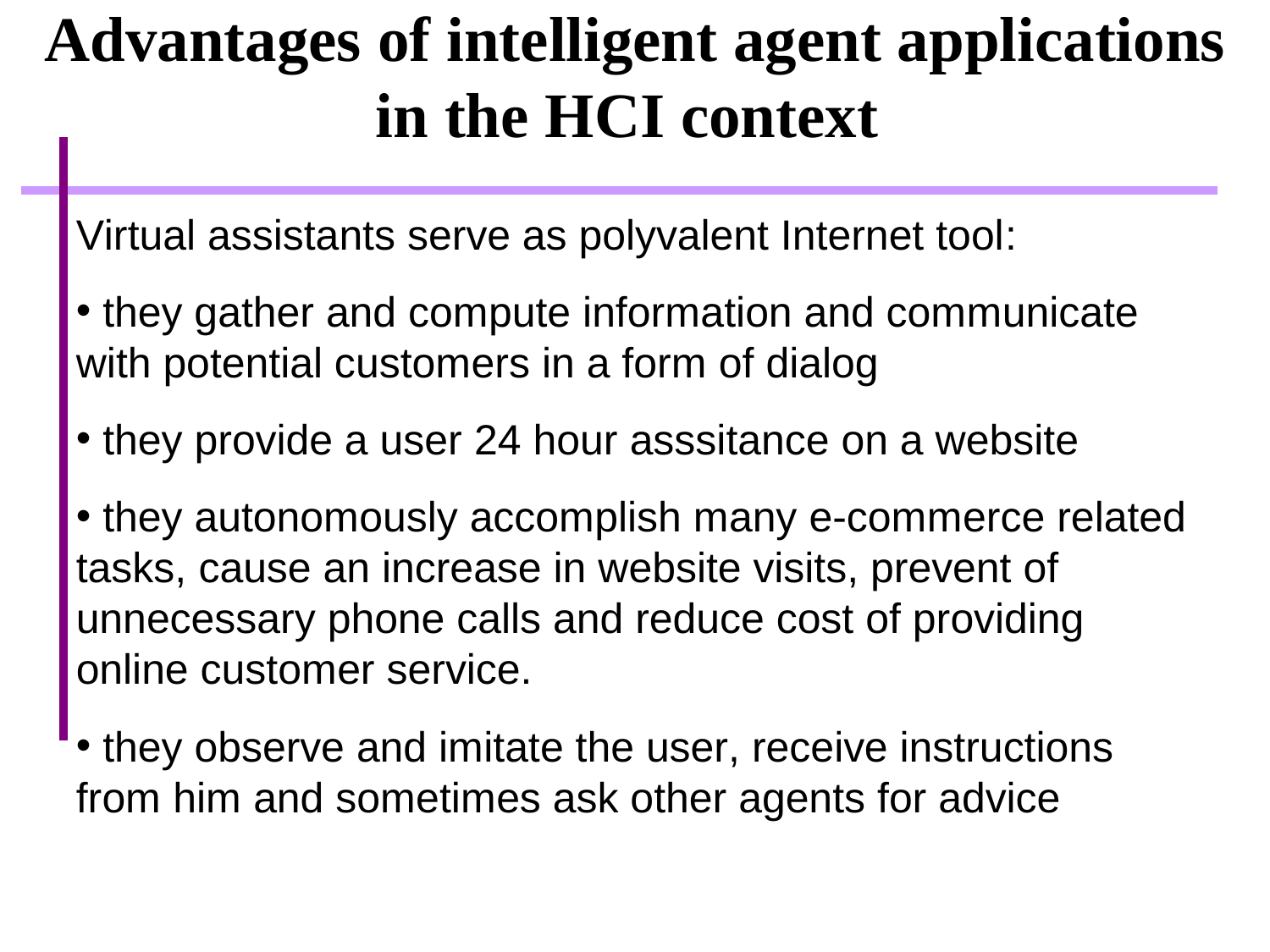### **Advantages of intelligent agent applications in the HCI context**

- •individualization
- ability to accomplish many tasks
- •a tool that increases rates of return visits by attraction of new users to a website
- •capability of creation a customer loyalty as well as better perception of a company image
- •unrestrained avalaibility
- •ability of collection the information about users through an observation of site visitors
- •a possibility of connection with other enterprise systems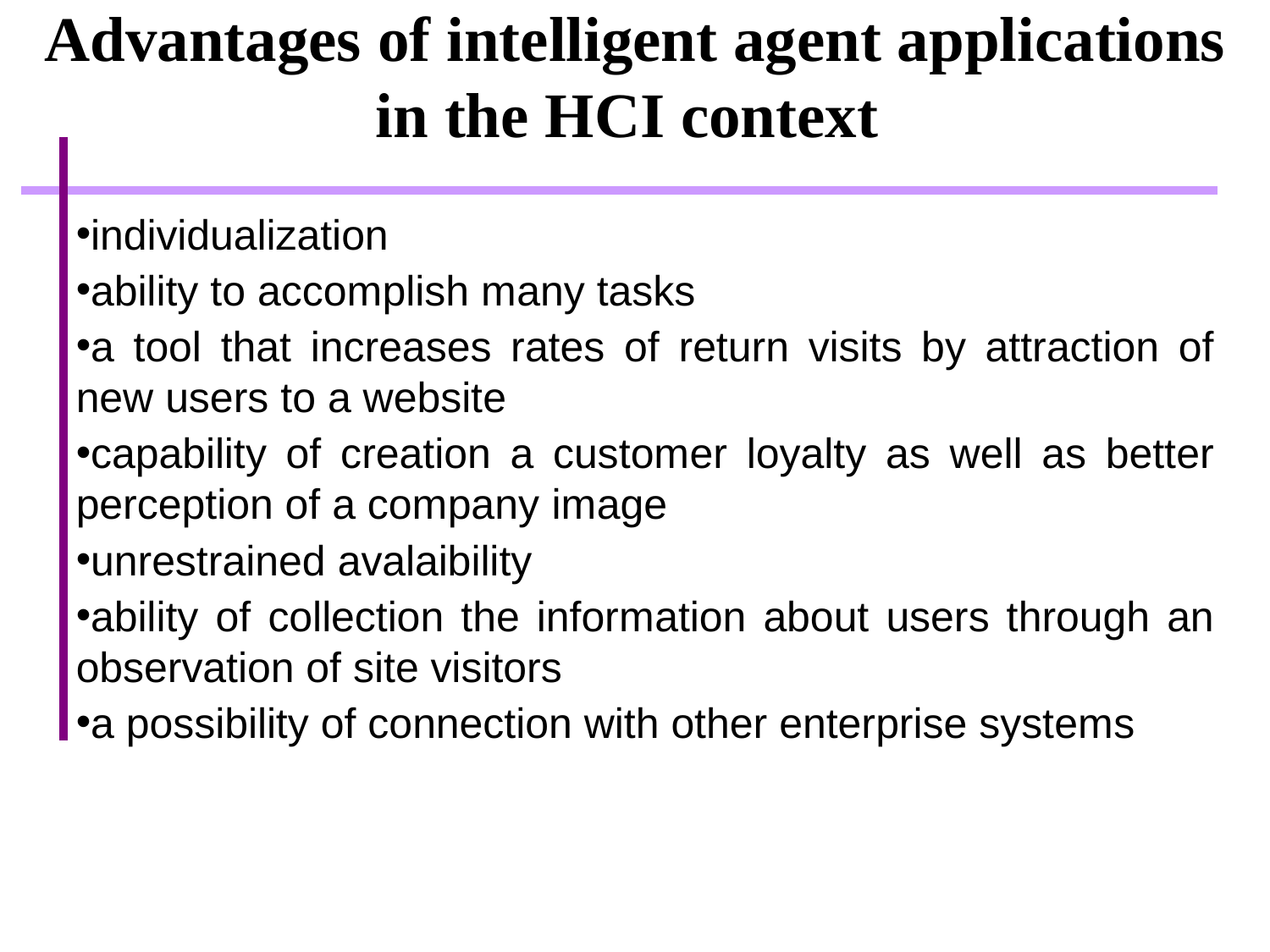### **Intelligent agents can help with two main problems concerning HCI**

- 1. On the basis of previous observation of user habits and preferencies, they enable a customization of computer interfaces and adaptation to individual needs.
- 2. They enable the computer interfaces to accomodate the increase in complexity of technology.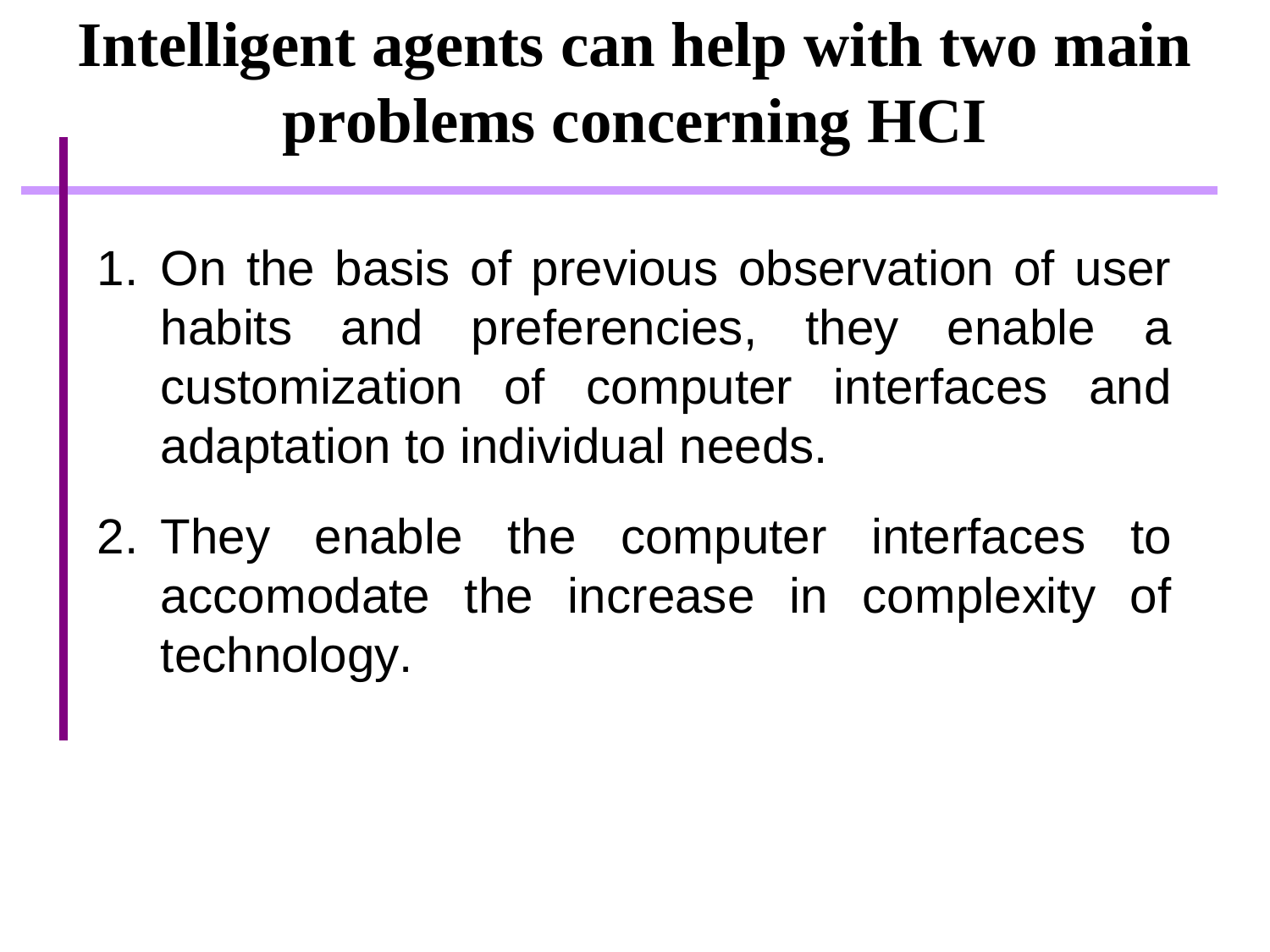### **Measurable profit and the future of virtual assistants**

Enterprises that employ virtual assistants point out that they brought about to:

- 15% increase in return visits rates
- 20% 30% increase in a number of on-line transactions

cost reduction through prevention of unnecessary phone cals and e-mails (one virtual assistant answers 500 up to 1000 questions daily, and therefore replaces about 30 help-center consultants)

15% - 40% cut of the cost of providing online customer service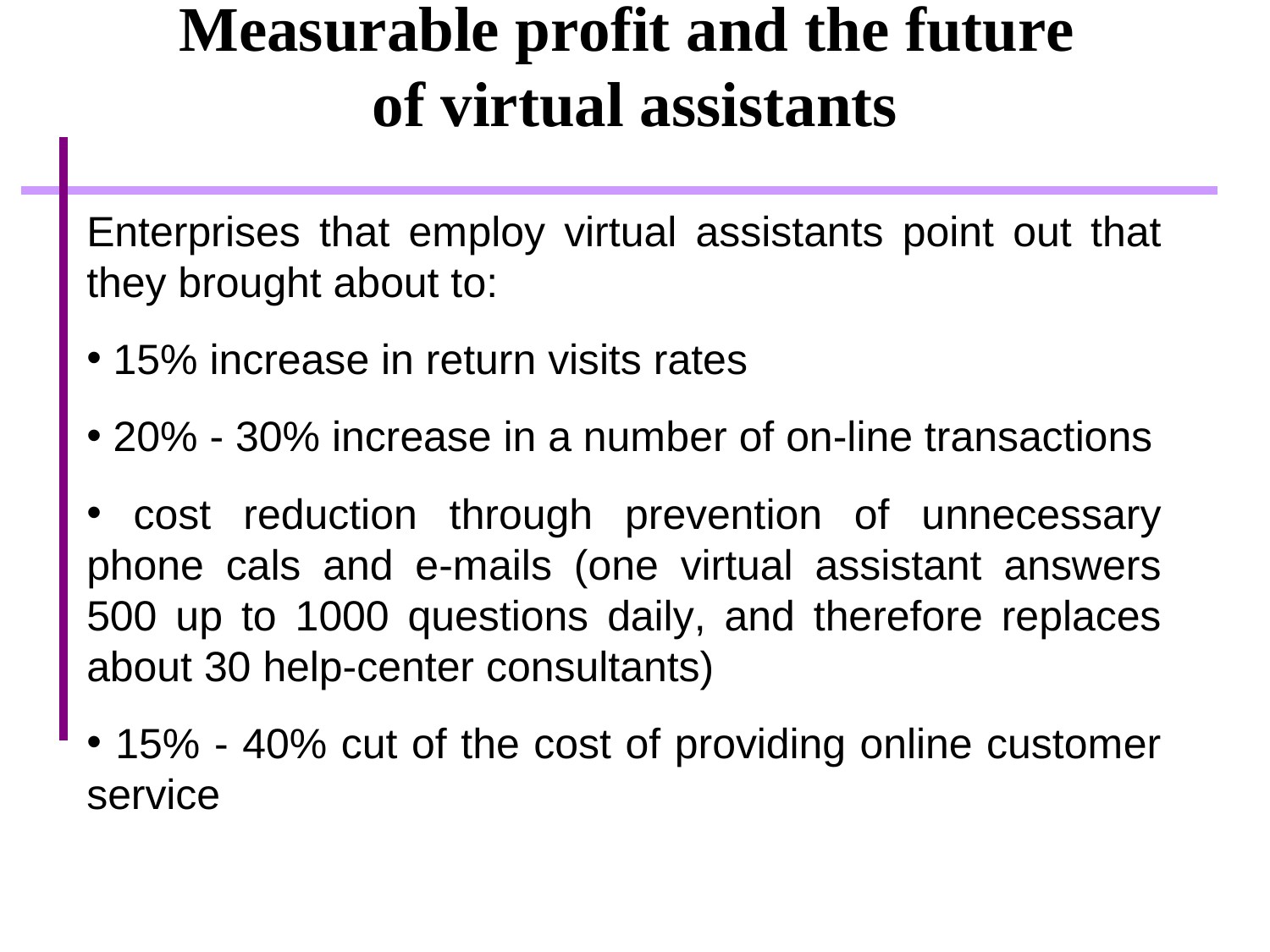### **The nearest future**

Many possibilities of intelligent agents' application have not been discovered yet. Virtual assistants are implemented both on commercial websites and non-commercial, public administration sites. Specialists are working on virtual assistants' application in self phone technology, in a direction of WAP and SMS development.

Development of intelligent agents is a challenge not only for engineers and programists but also for economists and managers for a reason of the increasing role of intelligent agents in Internet, business and management.